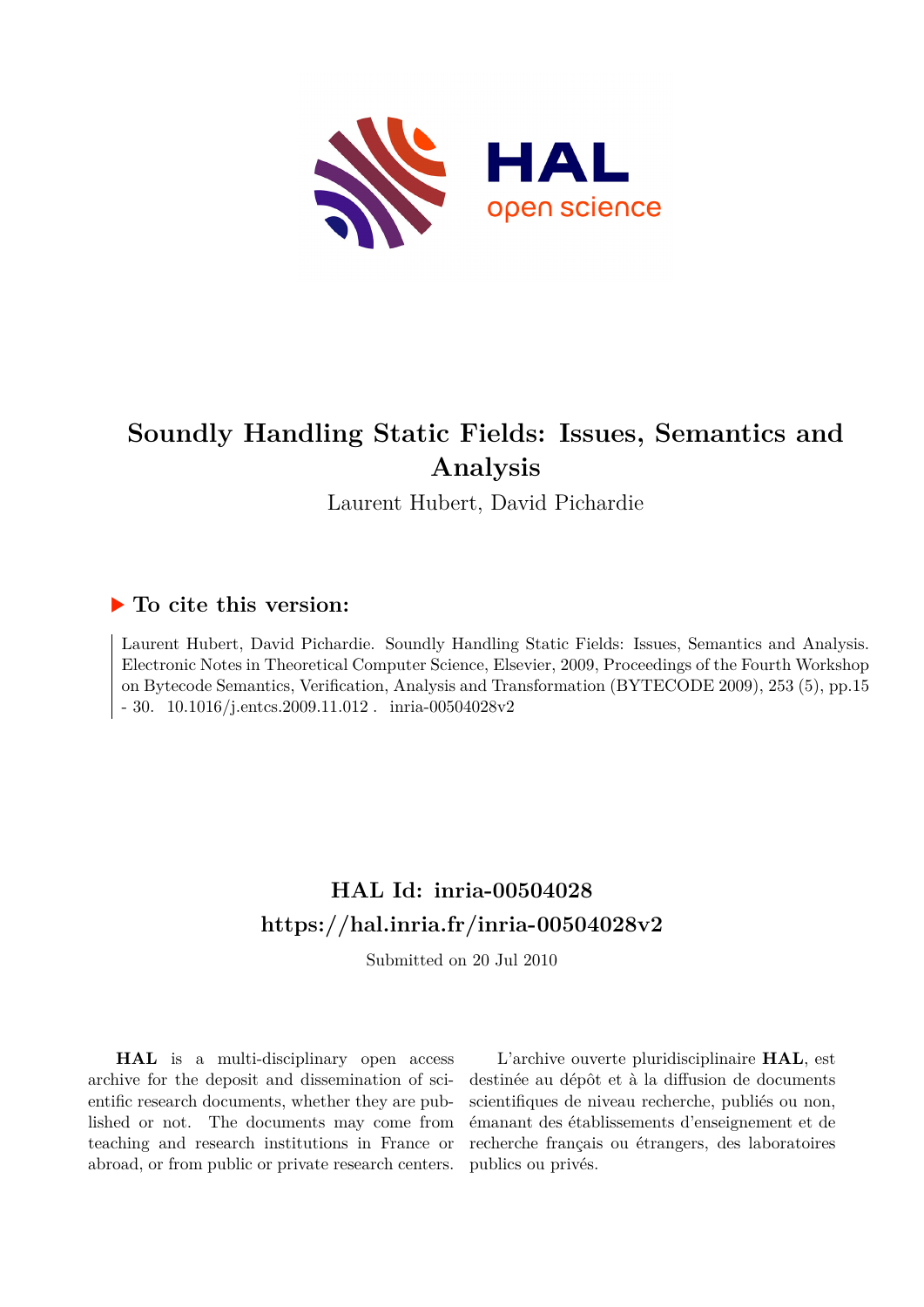# Soundly Handling Static Fields: Issues, Semantics and Analysis

<span id="page-1-0"></span>L[a](#page-1-0)urent Hubert<sup>a, [1](#page-5-0),[2](#page-5-0)</sup> David Pichardie<sup>[b](#page-1-1), 1</sup>

<span id="page-1-1"></span><sup>a</sup> *CNRS, IRISA, Campus Beaulieu , F-35042 Rennes Cedex, France* <sup>b</sup> *INRIA, Centre Rennes — Bretagne Atlantique IRISA, Campus Beaulieu , F-35042 Rennes Cedex, France*

#### Abstract

Although in most cases class initialization works as expected, some static fields may be read before being initialized, despite being initialized in their corresponding class initializer. We propose an analysis which<br>compute, for each program point, the set of static fields that must have been initialized and discuss its<br>soundn read before being initialized and to improve the precision while preserving the soundness of a null-pointer analysis.

*Keywords:* static analysis, Java, semantics, class initialization, control flow, verification.

# 1 Introduction

Program analyses often rely on the data manipulated by programs and can therefore depend on their static fields. Unlike instance fields, static fields are unique to each class and one would like to benefit from this uniqueness to infer precise information about their content.

When reading a variable, be it a local variable or a field, being sure it has been initialized beforehand is a nice property. Although the Java bytecode ensures this property for local variables, it is not ensured for static and instance fields which have default values.

Instance fields and static fields are not initialized the same way: instance fields are usually initialized in a constructor which is explicitly called whereas static fields are initialized in class initializers which are implicitly and lazily invoked. This makes the control flow graph much less intuitive.

The contributions of this work are the followings.

This paper is electronically published in Electronic Notes in Theoretical Computer Science URL: www.elsevier.nl/locate/entcs

<sup>1</sup> Email:first.last@irisa.fr

 $2$  This work was supported in part by the Région Bretagne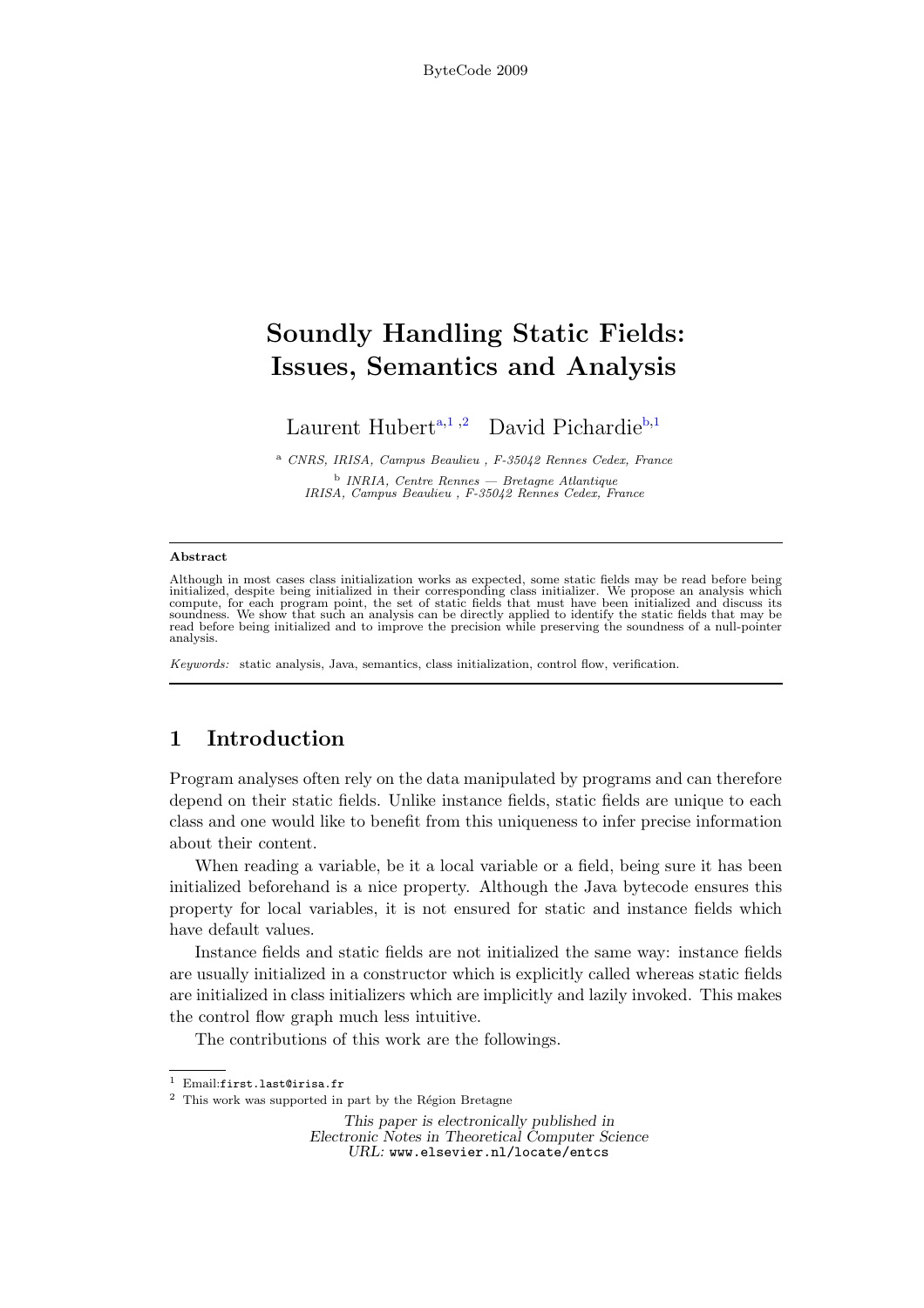- We recall that implicit lazy static field initialization makes the control flow graph hard to compute.
- We identify some code examples that would need to be ruled out and some other examples that would need not to be ruled out.
- We propose a language to study the initialization of static fields.
- We propose a formal analysis to infer an under-approximation of the set of static fields that have already been initialized for each program point.
- We propose two possible applications for this analysis: a direct application is to identify potential bugs and another one is to improve the precision while keeping the correctness of a null-pointer analysis.

The rest of this paper is organized as follows. We recall in Sect. [2](#page-2-0) that the actual control flow graph which includes the calls the class initializers it not intuitive and give some examples. We present in Sect. [3](#page-4-0) the syntax and semantics of the language we have chosen to formalize our analysis. Section [4](#page-7-0) then presents the analysis, first giving an informal description and then its formal definition. We then explain in Sect. [5](#page-12-0) how the analysis can be extended to handle other features of the Java bytecode language. In Sect. [6,](#page-13-0) we give two possible applications of this analysis. Finally, we discuss the related work in Sect. [7](#page-14-0) and conclude in Sect. [8.](#page-15-0)

### <span id="page-2-0"></span>2 Why Static Analysis of Static Fields is Difficult?

The analysis we herein present works at the bytecode level but, for sake of simplicity, code examples are given in Java. As this paper is focused on static fields, all fields are assumed to be static unless otherwise stated.

In Java, a field declaration may include its initial value, such as A.f in Fig. [1.](#page-3-0) A field can also be initialized in a special method called a class initializer, which is identified in the Java source code with the static keyword followed by no signature and a method body, such as in class B in the same figure. If a field is initialized with a compile-time constant expression, the compiler from Java to bytecode may translate the initialization into a *field initializer* (cf. [\[12\]](#page-15-1), Sect. 4.7.2), which is an attribute of the field. At run time, the field should be set to this value before running the class initializer. In-line initializations that have not been compiled as field initializers are prepended in textual order to the class initializer, named <clinit> at the bytecode level. For this analysis, we do not consider field initializers but focus on class initializers as they introduce the main challenges. Although this simplification is sound, it is less precise and we explain how to extend our analysis to handle field initializers in Sect. [5.3.](#page-13-1)

The class initialization process is not explicitly handled by the user: it is forbidden to explicitly called a  $\le$ clinit> method. Instead, every access (read or write) to a field of a particular class or the creation of an instance of that same class requires that the JVM (Java Virtual Machine) has invoked the class initializer of that class. This method can contain arbitrary code and may trigger the initialization of other classes and so on.

The JVM specification  $[12]$  requires class initializers to be invoked *lazily*. This implies that the order in which classes are initialized depends on the execution path,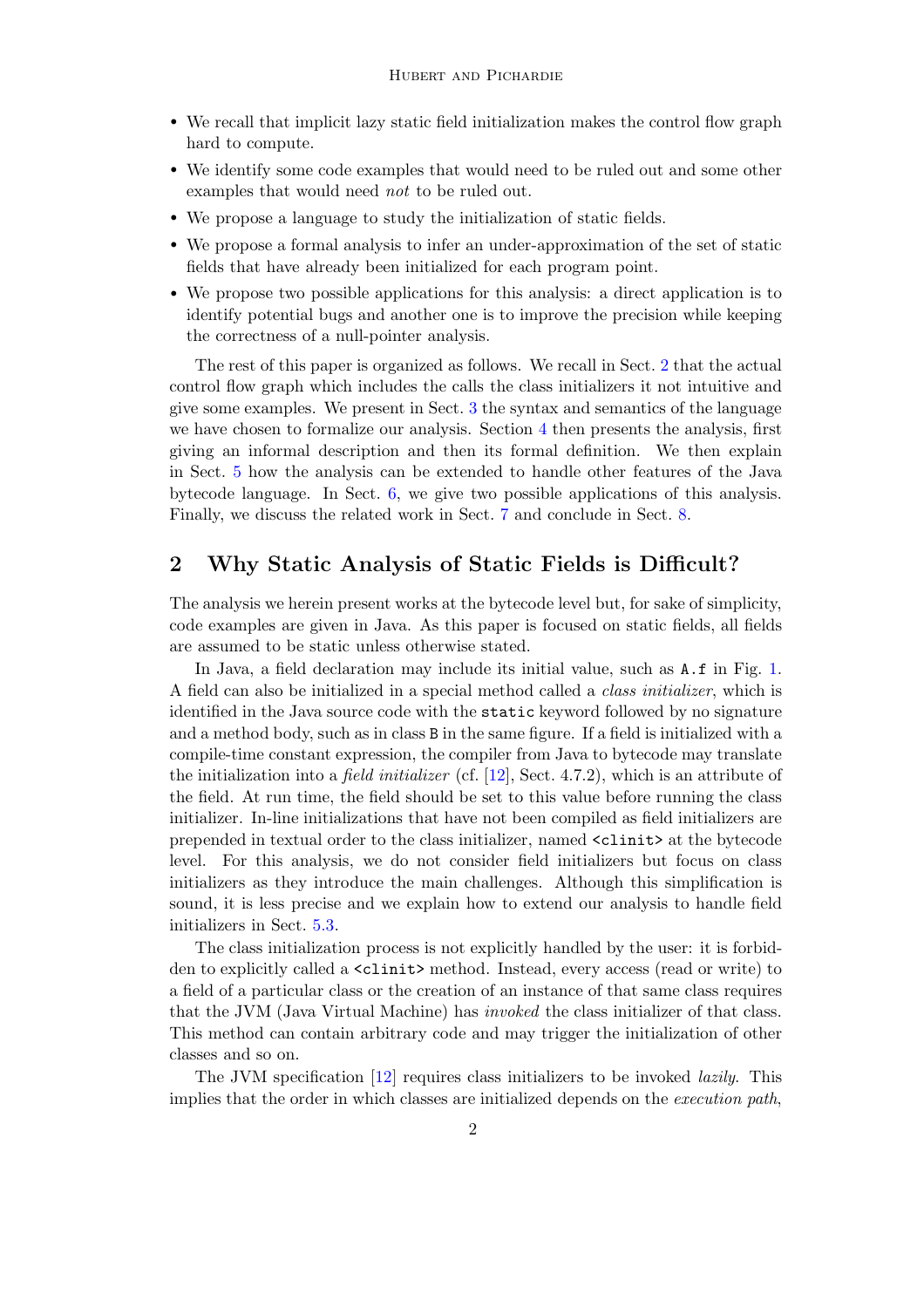```
class A extends Object { static B f = new B();}
class B extends Object {
  static B g;
  static {
    g = A.f:
  }
}
```
<span id="page-3-0"></span>Fig. 1. Initial values can depend on foreign code: in this example, the main program should first use B for the initialization to start from B to avoid B.g to be null.

```
class A extends Object {
  public static int CST= B. SIZE; }
class B extends Object {
  public static int SIZE = A.CST+5;
}
```
<span id="page-3-1"></span>Fig. 2. Integer initial values can also depend on foreign code

it is therefore not decidable in general.

The JVM specification also requires class initializers to be invoked at most once. This avoids infinite recursions in the case of circular dependencies between classes, but it also implies that when reading a field it may not contain yet its "initial" value. For example, in Fig. [1,](#page-3-0) the class initializer of A creates an instance of B and therefore requires that the class initializer of B has been invoked. The class initializer of B reads a field of A and therefore requires that the class initializer of A has been invoked.

- If B. < clinit> is invoked before A. < clinit>, then the read access to the field A.f triggers the invocation of A. <clinit>. Then, as B. <clinit> has already been invoked, A.<clinit> carries on normally and creates an instance of class B, store its reference to the field A.f and returns. Back in B.<clinit>, the field A.f is read and the reference to the new object is also affected to B.g.
- If A.<clinit> is invoked before B.<clinit>, then before allocating a new instance of B, the JVM has to initialize the class B by calling B.<clinit>. In B.<clinit>, the read access to A.f does not trigger the initializer of A because A.<clinit> has already been started. B.<clinit> then reads A.f, which has not been initialized yet, B.g is therefore set to the default value of A.f which is the null constant.

This example shows that the order in which classes are initialized modifies the semantics. The issue shown in Fig. [1](#page-3-0) is not limited to reference fields. In the example in Fig. [2,](#page-3-1) depending on the initialization order, A.CST will be either 0 or 5, while B.SIZE will always be 5.

One could notice that those problems are related to the notion of circular dependencies between classes and may think that circular dependencies should be avoided. Figure [3](#page-4-1) shows an example with a single class. In (a), A.ALL is read in the constructor before it has been initialized and it leads to a NullPointerException.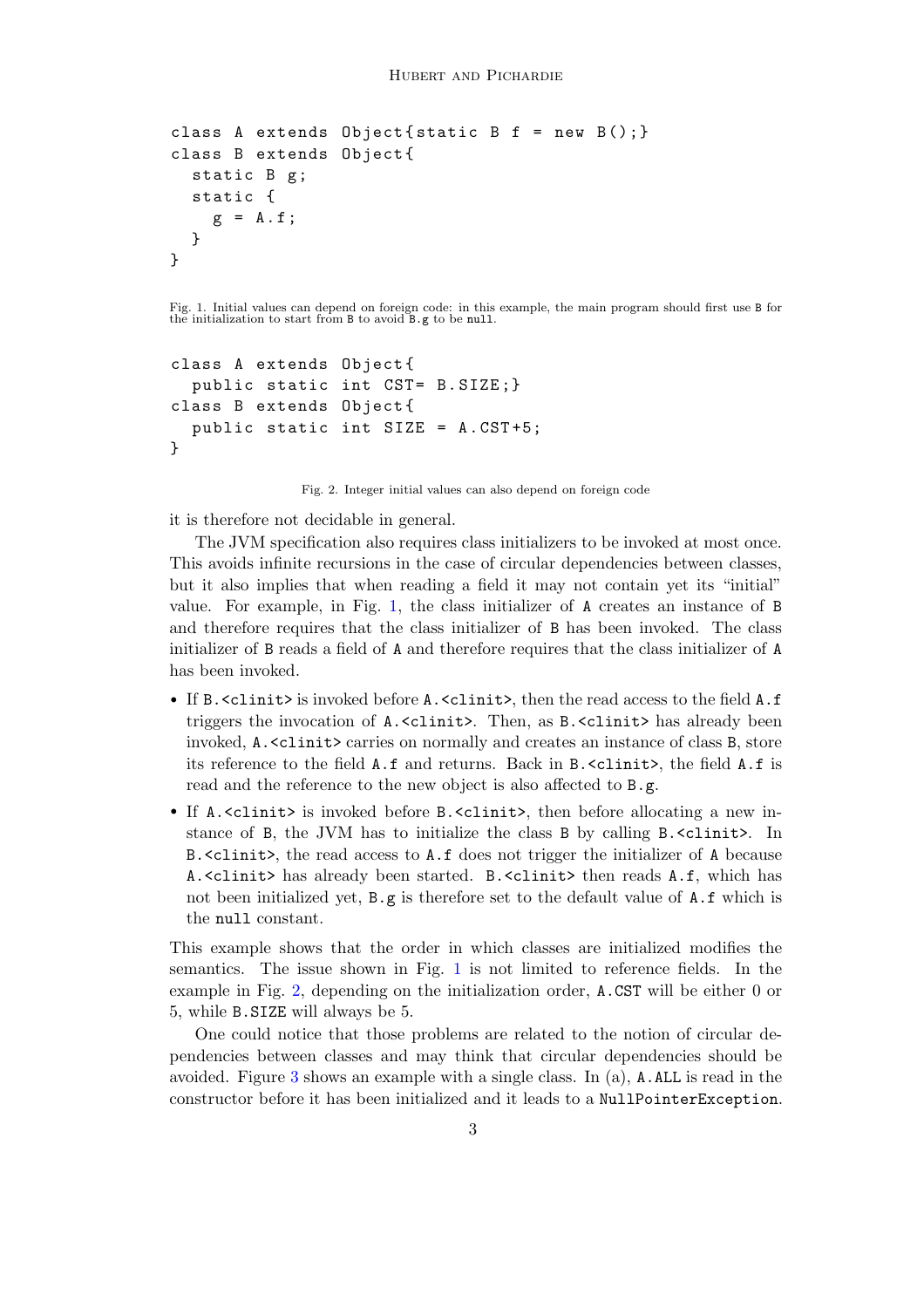```
class A extends Object {
  static A EMPTY=new A("");
  static HashMap ALL
              = new HashMap ();
  String name ;
  public A (String name) {
    this.name = name:ALL.add(name,this);
  }
}
       (a) An uninitialized field read
      leads to a NullPointerException
                                   class A extends Object {
                                     static HashMap ALL
                                                 = new HashMap ();
                                     static A EMPTY=new A("");
                                     String name ;
                                     public A( String name ){
                                       this.name = name;
                                       ALL.add(name,this);
                                     }
                                  }
                                         (b) No uninitialized field is read
```
<span id="page-4-1"></span>Fig. 3. The issue can arise with a single class

(b) is the correct version, where the initializations of ALL and EMPTY have been switched. This example is an extract of java.lang.Character\$UnicodeBlock of Sun's Java Runtime Environment (JRE) that we have simplified: we want the analysis to handle such cases. If we consider that A depend on itself, then we forbid way to much programs. If we do not consider that A depend on itself and we do not reject (a) then the analysis is incorrect. We therefore cannot rely on circular dependencies between classes.

## <span id="page-4-0"></span>3 The Language

In this section we present the program model we consider in this work. This model is a high level description of the bytecode program that discards the features that are not relevant to the specific problem of static field initialization.

#### 3.1 Syntax

We assume a set  $\mathbb P$  of program points, a set  $\mathbb F$  of field names, a set  $\mathbb C$  of class names and a set M of method names. For each method m, we note  $m$  first the first program point of the method m. For convenience, we associate to each method a distinct program point m.last which models the output point of the method. For each class C we note C. sclinits the name of the class initializer of C. We only consider four kinds of instructions.

- put(f) updates a field  $f \in \mathbb{F}$ .
- invoke calls a method (we do not mention the name of the target method because it would be redundant with the  $flow<sub>inter</sub>$  information described below).
- return returns from a method.
- any models any other intra-procedural instruction that does not affect static fields.

As the semantics presented below will demonstrate, any instruction of the standard sequential Java bytecode can be represented by one of these instructions.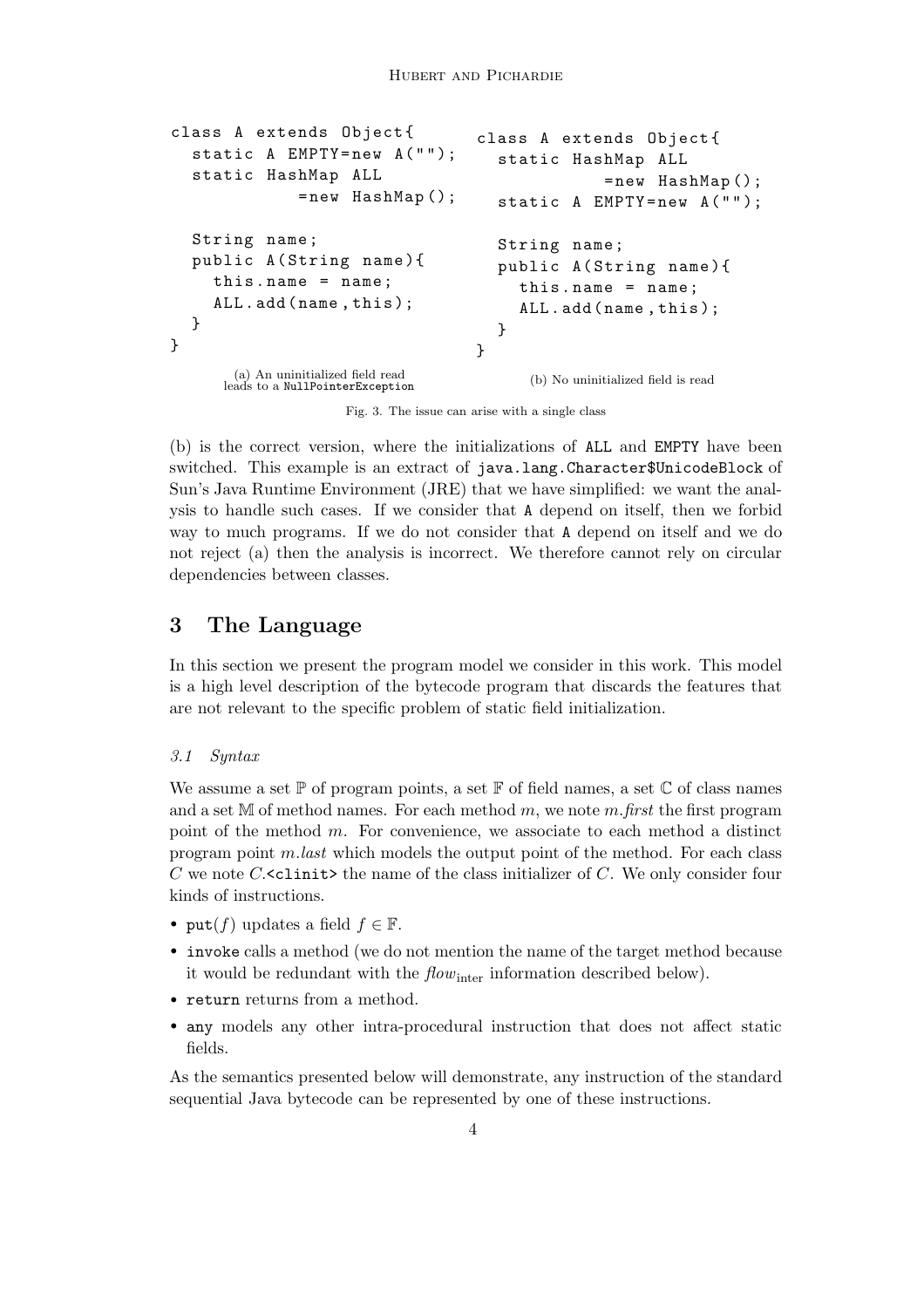The program model we consider is based on control flow relations that must have been computed by some standard control flow analysis.

**Definition 3.1** A program is a 5-tuple  $(m_0, instr, flow_{intra}, flow_{inter}, flow_{clinit})$ where:

- $m_0 \in \mathbb{M}$  is the method where the program execution starts;
- instr  $\in \mathbb{P} \to \{ \text{put}(f), \text{ invoke}, \text{return}, \text{any} \}$  is a partial function that associates program points to instructions;
- $flow_{intra} \subseteq \mathbb{P} \times \mathbb{P}$  is the set of intra-procedural edges;
- $flow_{inter} \subseteq \mathbb{P} \times \mathbb{M}$  is the set of inter-procedural edges, which can capture dynamic method calls;
- $flow_{\text{clinit}} \in \mathbb{P} \to \mathbb{C}$  is the set of initialization edges which forms a partial function since an instruction may only refer to one class;

and such that *instr* and  $flow_{intra}$  satisfy the following property:

<span id="page-5-0"></span>For any method m, for any program point  $l \in \mathbb{P}$  that is reachable from m.first in the intra-procedural graph given by  $flow_{intra}$ , and such that  $instr(l) = return$ ,  $(l, m. last)$  belongs to  $flow_{intra}$ .

In practice,  $flow_{\text{clinit}}$  will contain all the pairs  $(l, C)$  of a bytecode program such that the instruction found at program point  $l$  is of the form new  $C$ , putstatic  $C.f$ , getstatic C.f or invokestatic C.m (see Section 2.17.4 of [\[12\]](#page-15-1)).<sup>[3](#page-5-1)</sup>

Figure [7](#page-11-0) in Sect. [4.2](#page-8-0) presents an example of program with its three control flow relations. In this program, the main method  $m_0$  contains two distinct paths that lead to the call of a method  $m$ . In the first one, the class A is initialized first and its initializer triggers the initialization of B. In the second path, A is not initialized but B is. A.<clinit> is potentially called at exit point 8 but since 8 is only reachable after a first call to A.<clinit>, this initialization edge is never taken.

#### 3.2 Semantics

The analysis we consider does not take into account the content of heaps, local variables or operand stacks. To simplify the presentation, we hence choose an abstract semantics which is a conservative abstraction of the concrete standard semantics and does not explicitly manipulate these domains.

The abstract domains the semantics manipulates are presented below.

$$
v \in Value
$$
  $(abstract)$   
\n
$$
s \in \text{Static}
$$
  $\stackrel{\text{def}}{=} \mathbb{F} \to \text{Value} + {\Omega}$   
\n
$$
h \in \text{History}
$$
  $\stackrel{\text{def}}{=} \mathcal{P}(\mathbb{C})$   
\n
$$
cs \in \text{Callsack}
$$
  $\stackrel{\text{def}}{=} ({0,1} \times \mathbb{P})^*$   
\n
$$
\langle l, cs, s, h \rangle \in \text{State}
$$
  $\stackrel{\text{def}}{=} \mathbb{P} \times \text{Callsack} \times \text{Static} \times \text{History}$ 

<span id="page-5-1"></span> $3$  To be completely correct we also need to add an edge from the beginning of the static void main method to the initializer of its class. We can also handle correctly superclass and interface initialization without deep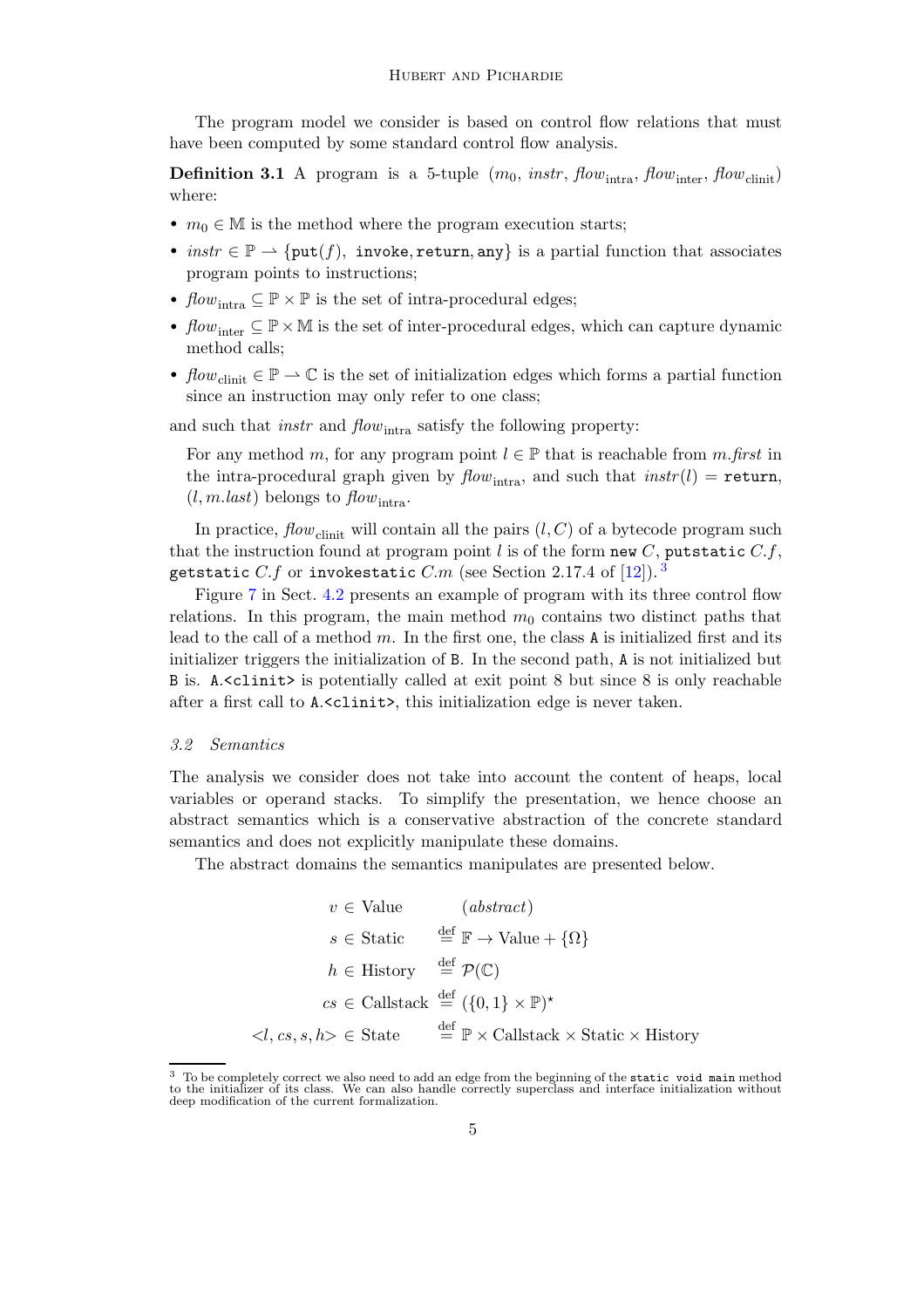| NeedInit(l, C, h)                                                                                                                      |                                                                                                    |
|----------------------------------------------------------------------------------------------------------------------------------------|----------------------------------------------------------------------------------------------------|
| $\langle l, cs, s, h \rangle \rightarrow \langle C. \langle \text{clinit} \rangle \text{ f} r s t, (l) :: cs, s, h \cup \{C\} \rangle$ |                                                                                                    |
| $\langle l, cs, s, h \rangle \rightarrow_1 \langle l', cs', s', h' \rangle \quad \forall C, \neg NeedInit(l, C, h)$                    |                                                                                                    |
| $\langle l, cs, s, h \rangle \rightarrow \langle l', cs', s', h' \rangle$                                                              |                                                                                                    |
|                                                                                                                                        |                                                                                                    |
| $instr(l) = \text{put}(f)$ $flow_{intra}(l, l')$ $v \in Value$                                                                         |                                                                                                    |
| $\langle l, cs, s, h \rangle \rightarrow_1 \langle l', cs, s[f \mapsto v], h \rangle$                                                  |                                                                                                    |
| $instr(l) = \text{any}$ $flow_{intra}(l, l')$                                                                                          | $instr(l) =$ <b>invoke</b> $flow_{inter}(l, m)$                                                    |
| $\langle l, cs, s, h \rangle \rightarrow_1 \langle l', cs, s, h \rangle$                                                               | $\langle l, cs, s, h \rangle \rightarrow_1 \langle m \text{.} \text{first}, l :: cs, s, h \rangle$ |
| $instr(l) = \texttt{return}$ $flow_{intra}(l', l'')$                                                                                   | $instr(l) = return \quad  \rightarrow_1 st'$                                                       |
| $\langle l, l':c\ s, s, h\rangle \rightarrow_1 \langle l'', c\ s, s, h\rangle$                                                         | $\langle l, \ell l' \rangle :: cs, s, h \rangle \rightarrow_1 st'$                                 |

#### <span id="page-6-0"></span>Fig. 4. Operational semantics

A field contains either a value or a default value represented by the symbol  $\Omega$ . Since a class initializer cannot be called twice in a same execution, we need to remember the set of classes whose initialization has been started (but not necessarily ended). This is the purpose of the element  $h \in H$ istory. Our language is given a smallstep operational semantics with states of the form  $\langle l, cs, s, h \rangle$ , where the label l uniquely identifies the current program point, cs is a call stack that keeps track of the program points where method calls have occurred, s associates to each field its value or  $\Omega$  and h is the history of class initializer calls. Each program point l of a call stack is tagged with a Boolean which indicates whether the call in  $l$  was a call to a class initializer (the element of the stack is then noted  $(\ell\mathbb{N})$ ) or was a standard method call (simply noted  $l$ ).

The small-step relation  $\rightarrow \subseteq$  State  $\times$  State is given in Fig. [4](#page-6-0) (we left implicit the program  $(m_0, instr, flow_{intra}, flow_{inter}, flow_{client})$  that we consider). It is based on the relation  $NeedInit \subseteq \mathbb{P} \times \mathbb{C} \times$  History defined by

$$
NeedInit(l, C, h) \stackrel{\text{def}}{=} flow_{\text{clinit}}(l) = C \ \land \ C \notin h
$$

which means that the class initializer of class  $C$  must be called at program point l if and only if there is a corresponding edge in  $flow_{\text{clinit}}$  and C. <clinit> has not been called yet (*i.e.*  $C \notin h$ ).

The relation  $\rightarrow$  is defined by two rules. In the first one, the class initializer of class  $C$  needs to be called. We hence jump to the first point of  $C$ . < clinit>, push on the call stack the previous program point (marked with the flag  $(\cdot)$ ) and record  $C$  in the history  $h$ . In the second rule, there is no need to initialize a class, hence we simply use the standard semantic of the current instruction, given by the relation  $\rightarrow_1 \subseteq$  State × State.

The relation  $\rightarrow_1$  is defined by five rules. The first one corresponds to a field update  $\text{put}(f)$ : an arbitrary value v is stored in field f. The second rule illustrates that the instruction any does not affect the visible elements of the state. For a method call (third rule), the current point is pushed on the call stack and the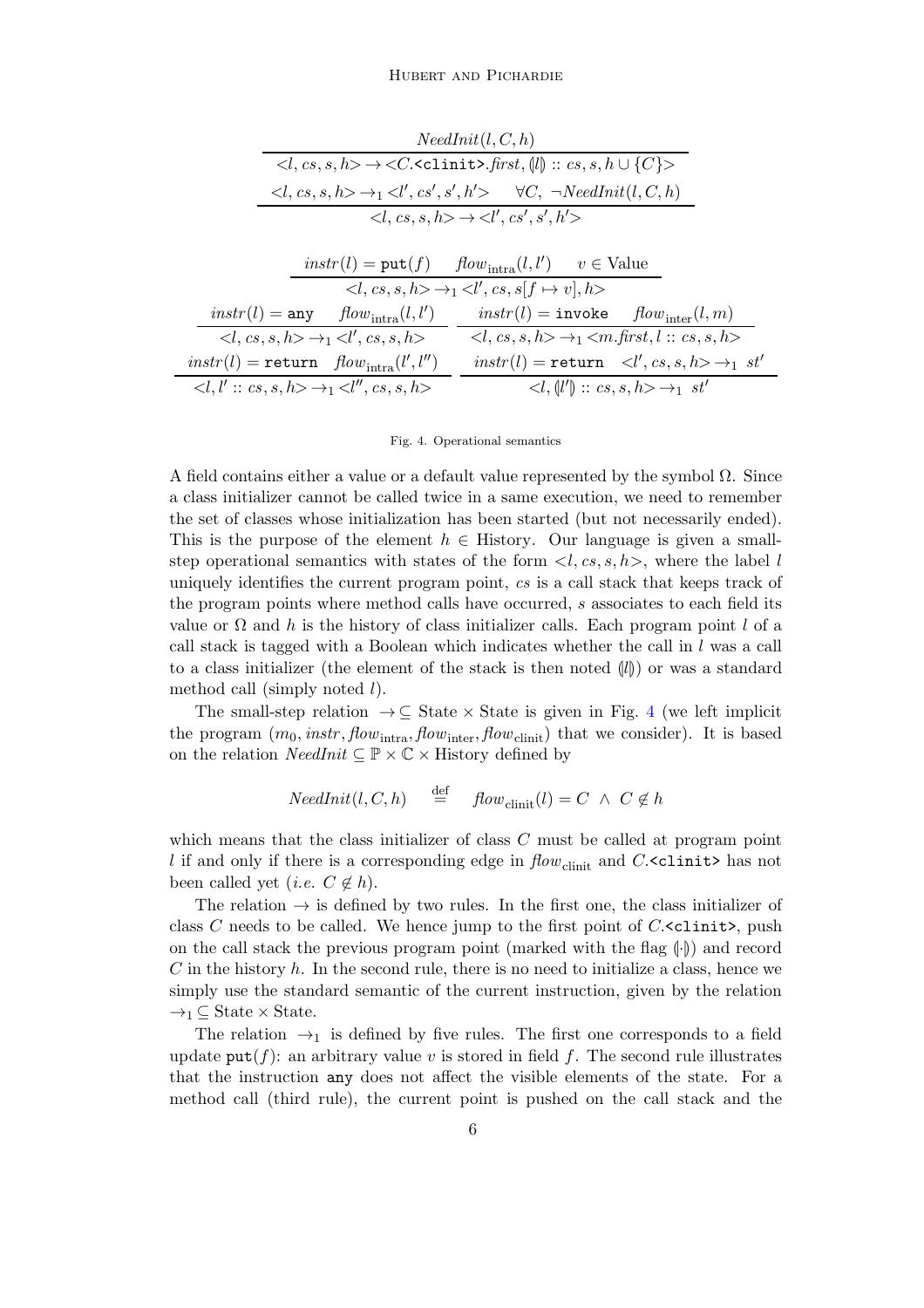control is transferred to (one of) the target(s) of the inter-procedural edge. At last, the instruction return requires two rules. In the first case, a standard method call, the transfer comes back to the intra-procedural successor of the caller. In the second case, a class initializer call, we have finished the initialization and we must now use the standard semantic  $\rightarrow_1$  of the pending instruction in program point l.

We end this section with the formal definition of the set of reachable states during a program execution. An execution starts in the main method  $m_0$  with an empty call stack, an empty historic and with all fields associated to the default value  $\Omega$ .

**Definition 3.2** [Reachable States] The set of reachable states of a program  $p =$  $(m_0, instr, flow_{intra}, flow_{inter}, flow_{client})$  is defined by

$$
[\![p]\!] = \{ \langle i, cs, s, h \rangle \mid \langle m_0 \text{.} \text{first}, \varepsilon, \lambda f. \Omega, \emptyset \rangle \rightarrow^* \langle i, cs, s, h \rangle \}
$$

## <span id="page-7-0"></span>4 A Must-Have-Been-Initialized Data Flow Analysis

In this section we present a sound data flow analysis that allows to prove a static field has already been initialized at a particular program point. We first give an informal presentation of the analysis, then present its formal definition and we finish with the statement of a soundness theorem.

### 4.1 Informal presentation

For each program point we want to know as precisely as possible, which fields we are sure we have initialized. Since fields are generally initialized in class initializers, we need an inter-procedural analysis that infers the set of fields Wf that must have been initialized at the end of each method. Hence at each program point  $l$  where a method is called, be it a class initializer or another method, we will use this information to improve our knowledge about initialized fields.

However, in the case of a call to a class initializer, we need to be sure the class initializer will be effectively executed if we want to safely use such an information. Indeed, at execution time, when we reach a point  $l$  with an initialization edge to a class C, despite  $flow_{\text{clinit}}(l) = C$ , two exclusive cases may happen:

- (i)  $C$ . <clinit> has not been called yet:  $C$ . <clinit> is immediately called.
- (ii)  $C$ . < clinit > has already been called (and may still be in progress):  $C$ . < clinit > will not be called a second time.

Using the initialization information given by C. <br/>clinit> is safe only in case (i), *i.e.* the control flow information in  $flow_{\text{clinit}}$  is not precise enough. To detect case (i), we keep track in a flow-sensitive manner of the class initializer that may have been called during all execution reaching a given program point. We denote by May this set. Here, if C is not in May, we are sure to be in case (i). May is computed by gathering, in a flow sensitive way, all classes that may be initialized starting from the main method. Implicit calls to class initializer need to be taken in account, but the smaller May is, the better.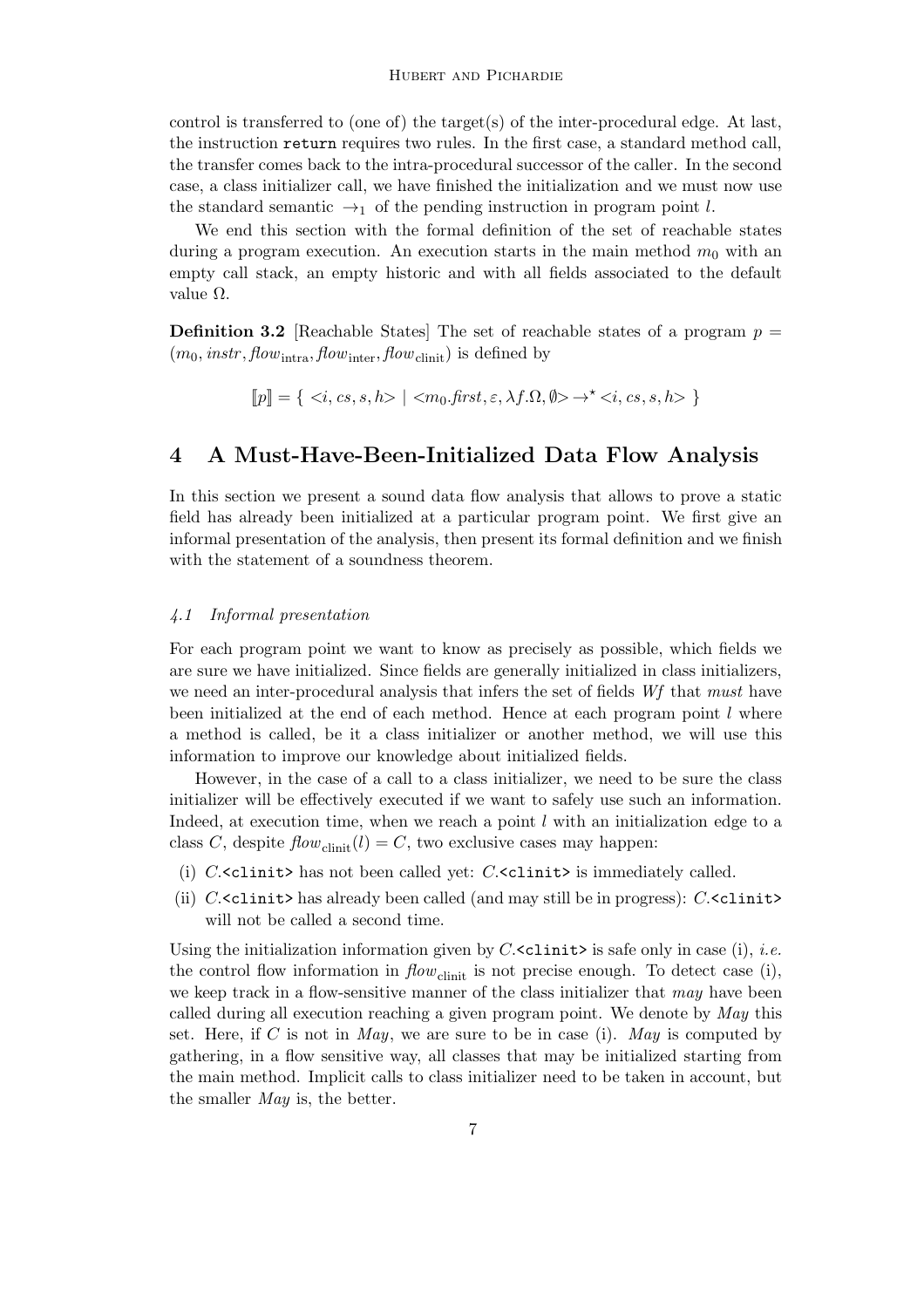```
1 class A{static int f = 1;}
2 class B{static int g = A.f.;}
3 class C {
4 public static void main ( String [] args ){
5 \quad \ldots \quad = \quad B \cdot g;
6 ... = A.f;7 \ldots = B.g;
8 }
9 }
```
<span id="page-8-1"></span>Fig. 5. Motivating the *Must* set

For the simplicity's sake we consider in this work a context-insensitive analysis where for each method, all its calling contexts are merged at its entry point. Consider the program example given in Fig. [5.](#page-8-1) Before line 5, May only contains C, the class of the main method. There is an implicit flow from line 5 to the class initializer of B. At the beginning of the class initializer of B, May equals to  $\{B, C\}$ . We compute the set of fields initialized by  $A$ . <clinit>, which is  $\{A.f\}$ . As A is not in  $May$  at the beginning of  $B$ . <clinit>, we can assume the class initializer will be fully executed before the actual read to **A**.f occurs, so it is a safe read. However, when we carry on line 7, the *May* set contains A, B and C. If we flow this information to B. <clinit>, then the merged calling context of B. <clinit> is now  ${A, B, C}$ , which makes impossible to assume anymore that A. <clinit> is called at line 2. To avoid such an imprecision, we try to propagate as few calling context as possible to class initializers by computing in a flow-sensitive manner a second set of class whose initializer must have already been called in all execution reaching a given program point. We denote by Must this set. Each time we encounter an initialization edge for a class  $C$ , we add  $C$  to *Must* since  $C$ .  $\leq$  clinit  $\geq$  is either called at this point, or has already been called before. If  $C \in Must$  before an initialization edge for C, we are sure C.<clinit> will not be called at this point and we can avoid to propagate a useless calling context to C.<clinit>.

To sum up, our analysis manipulates, in a flow sensitive manner, three sets  $May,$ Must and Wf. May and Must correspond to a control flow analysis that allows to refine the initialization graph given by  $flow_{\text{clinit}}$ . The more precise control flow graph allows a finer tracking of field initialization and therefore a more precise  $Wf$ .

#### <span id="page-8-0"></span>4.2 Formal specification

In this part we consider a given program  $p = (m_0, instr, flow_{intra}, flow_{inter}, flow_{client}).$ We note  $\mathcal{P}_p(\mathbb{C})$  (resp.  $\mathcal{P}_p(\mathbb{F})$ ) the finite set of classes (reps. fields) that appears in p. For each program point  $l \in \mathbb{P}$ , we compute before and after the current point three sets of data  $(May, Must, Wf) \in \mathcal{P}_p(\mathbb{C}) \times \mathcal{P}_p(\mathbb{C}) \times \mathcal{P}_p(\mathbb{F})$ . Since May is a may information, and Must and Wf are must information, the underlying lattice of the data flow analysis is given by the following definition.

**Definition 4.1** [Analysis lattice] The analysis lattice is  $(A^{\sharp}, \subseteq, \sqcup, \sqcap, \bot, \top)$  where: •  $A^{\sharp} = \mathcal{P}_n(\mathbb{C}) \times \mathcal{P}_n(\mathbb{C}) \times \mathcal{P}_n(\mathbb{F}).$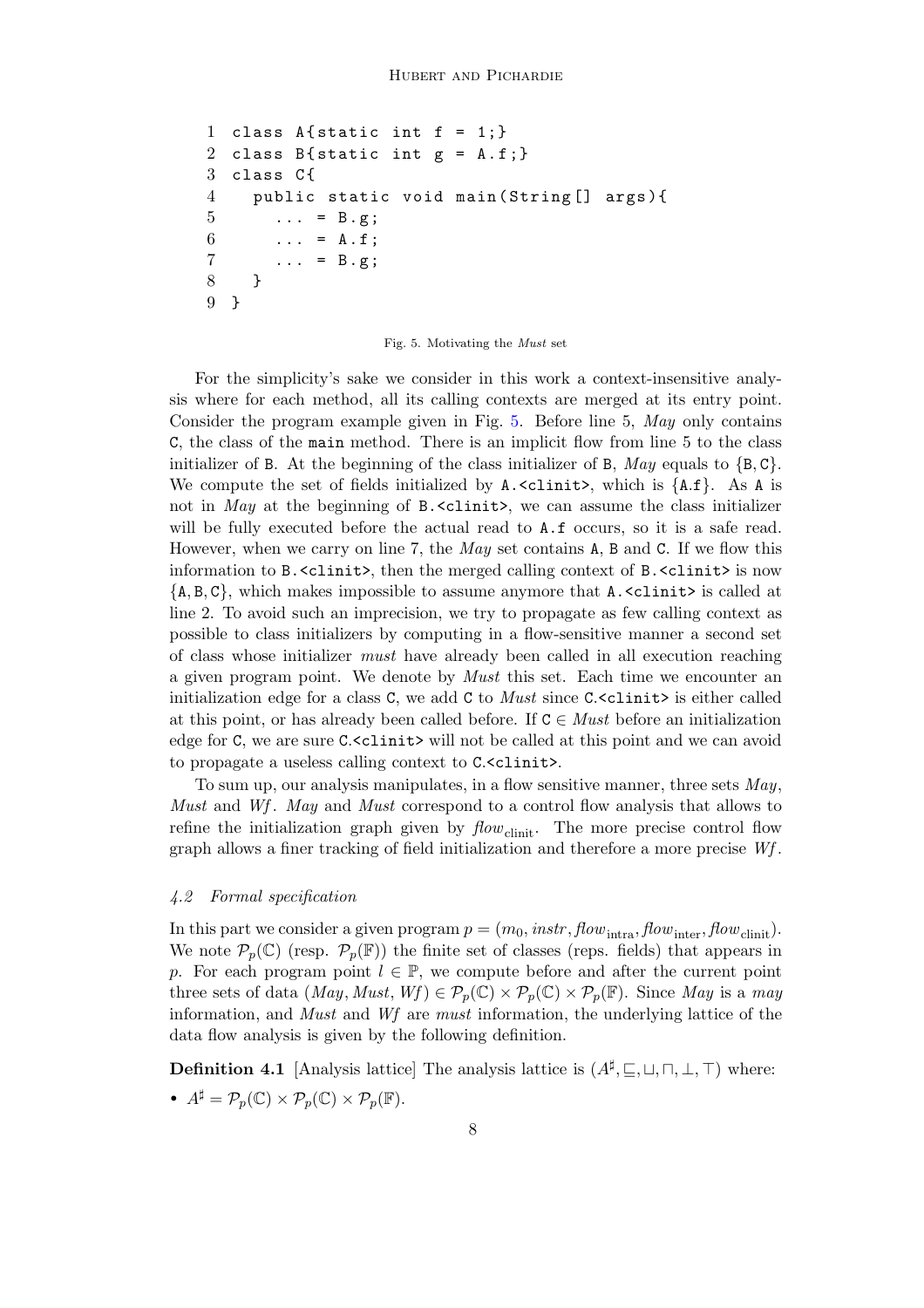- $\perp = (\emptyset, \mathcal{P}_p(\mathbb{C}), \mathcal{P}_p(\mathbb{F})).$
- $\top = (\mathcal{P}_n(\mathbb{C}), \emptyset, \emptyset).$
- for all  $(May_1, Must_1, Wf_1)$  and  $(May_2, Must_2, Wf_2)$  in  $A^{\sharp}$ ,  $(May_1, Must_1, Wf_1) \sqsubseteq (May_2, Must_2, Wf_2)$  iff

 $May_1 \subseteq May_2$ ,  $Must_1 \supseteq Must_2$  and  $Wf_1 \supseteq Wf_2$  $(May_1, Must_1, Wf_1) \sqcup (May_2, Must_2, Wf_2) =$  $(May_1 \cup May_2, Must_1 \cap Must_2, Wf_1 \cap Wf_2)$  $(May_1, Must_1, Wf_1) \sqcap (May_2, Must_2, Wf_2) =$  $(May_1 \cap May_2, Must_1 \cup Must_2, Wf_1 \cup Wf_2)$ 

Each element in  $A^{\sharp}$  expresses properties on fields and on an initialization historic. This is formalized by the following correctness relation.

**Definition 4.2** [Correctness relation]  $(May, Must, Wf)$  is a correct approximation of  $(s, h)$  ∈ Static × History, written  $(May, Must, Wf) \sim (s, h)$  iff:

$$
Must \subseteq h \subseteq May \text{ and } Wf \subseteq \{ f \in \mathbb{F} \mid s(f) \neq \Omega \}
$$

This relation expresses that

- (i) May contains all the classes for which we may have called the  $\le$ clinit> method since the beginning of the program (but it may not be finished yet).
- (ii) *Must* contains all the classes for which we must have called the  $\le$ clinit> method since the beginning of the program (but it may not be finished yet neither).
- (iii) Wf contains all the fields for which we are sure they have been written at least once.

The analysis is then specified as a data flow problem.

**Definition 4.3** [Data flow solution] A *Data flow solution* of the Must-Have-Been-Initialized analysis is any couple of maps  $A_{\text{in}}$ ,  $A_{\text{out}} \in \mathbb{P} \to A^{\sharp}$  that satisfies the set of equations presented in Fig.  $6$ , for all program point l of the program p.

In this equation system,  $A_{in}(l)$  is the abstract union of three kinds of data flow information: (i)  $A_0(l)$  gives the abstraction of the initial states if l is the starting point of the main method  $m_0$ ; (ii)  $A_{first}(l)$  is the abstract union of all calling contexts that may be transferred to  $l$  if it is the starting point of a method  $m$ . We distinguish two cases, depending on whether  $m$  is the class initializer of a class  $C$ . If it is, incoming calling contexts are transformed with  $F_{\text{call}}^{\text{init}}$  which filters unfeasible calling edges with *Must* and adds  $C$  to *May* and *Must* otherwise. Otherwise, incoming calling contexts are transformed with  $F<sup>init</sup>$  (described below) which take into account the potential class initialization that may have been performed before the call. (iii) At last, we merge all incoming data flows from predecessors in the intra-procedural graph.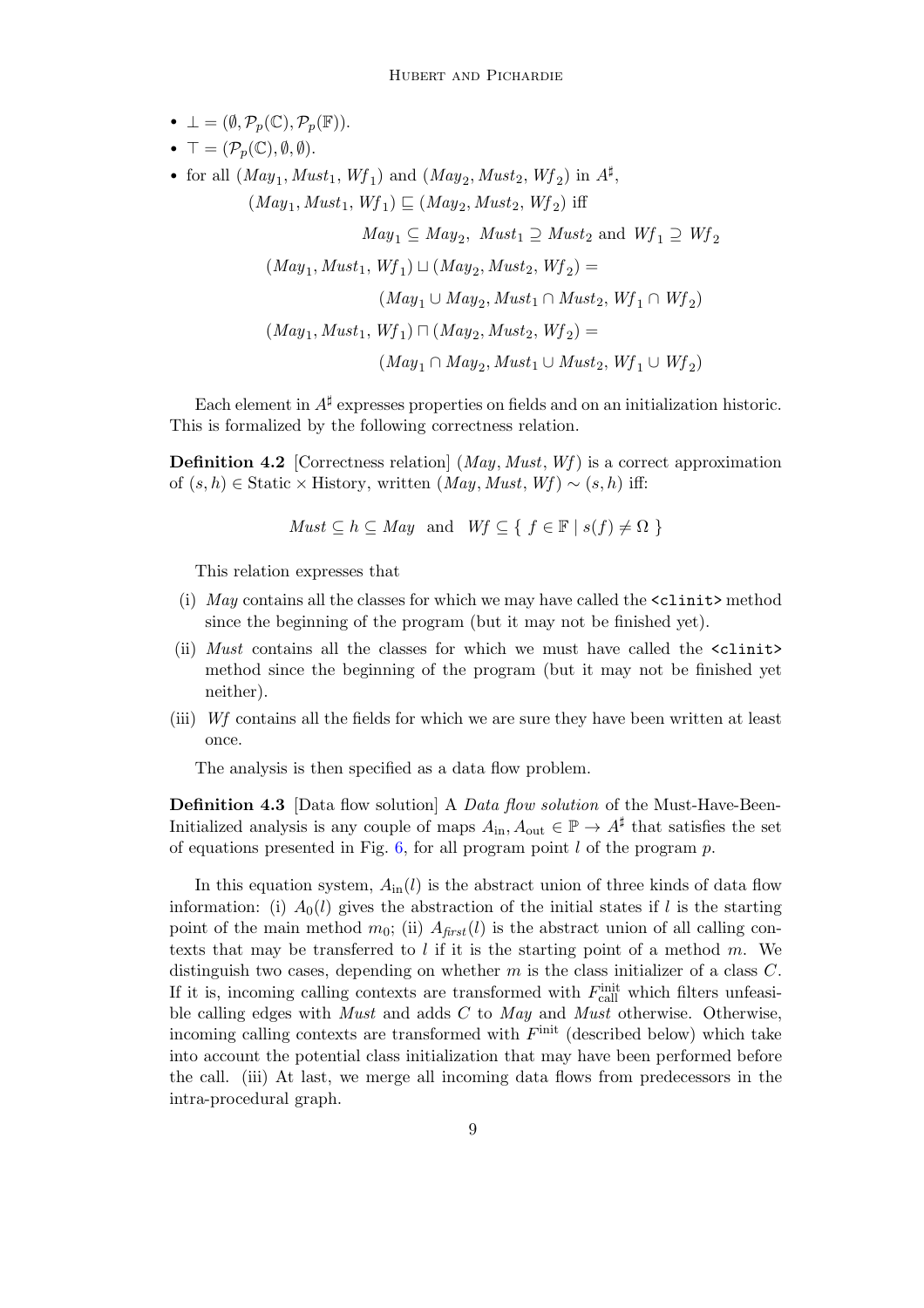$$
A_{\rm in}(l) = A_0(l) \sqcup A_{\rm first}(l) \sqcup \sqcup \{A_{\rm out}(l') \mid \text{flow}_{\rm intra}(l', l)\}
$$
  
\n
$$
A_{\rm out}(l) = \begin{cases} F_{\rm call}(F^{\rm init}(l, A_{\rm in}(l)), \sqcup \{A_{\rm in}(m, last) \mid \text{flow}_{\rm inter}(l, m)\}) \text{ if } \text{instr}(l) = \text{invoke} \\ F_{\text{instr}(l)}(F^{\rm init}(l, A_{\rm in}(l))) \end{cases}
$$

where

$$
A_0(l) = \begin{cases} (\emptyset, \emptyset, \emptyset) & \text{if } l = m_0 \text{.} \text{first} \\ \perp & \text{otherwise} \end{cases}
$$
  

$$
A_{\text{first}}(l) = \begin{cases} \sqcup \{F_{\text{call}}^{\text{init}}(C, A_{\text{in}}(l')) \mid \text{flow}_{\text{client}}(l') = C\} & \text{if } l = C \text{.} & \text{clinit>.} \text{.} \text{first} \\ \sqcup \{F^{\text{init}}(l', A_{\text{in}}(l')) \mid \text{flow}_{\text{inter}}(l', m)\} & \text{if } l = m \text{.} \text{first} \\ \perp & \text{otherwise} \end{cases}
$$

and  $F_{\text{return}}, F_{\text{any}}, F_{\text{put}(f)} \in A^{\sharp} \to A^{\sharp}, F_{\text{call}} \in A^{\sharp} \times A^{\sharp} \to A^{\sharp}, F_{\text{call}}^{\text{init}} \in \mathbb{C} \times A^{\sharp} \to A^{\sharp}$ and  $F^{\text{init}} \in \mathbb{P} \times A^{\sharp} \to A^{\sharp}$  are transfer functions defined by:

 $F_{\text{return}}(May, Must, Wf) = F_{\text{any}}(May, Must, Wf) = (May, Must, Wf)$  $F_{\text{put}(f)}(May, Must, Wf) = (May, Must, Wf \cup \{f\})$ 

$$
F_{\text{call}}((May_1, Must_1, Wf_1), (May_2, Must_2, Wf_2)) =
$$
  

$$
(May_2, Must_1 \cup Must_2, Wf_1 \cup Wf_2)
$$

$$
F_{\text{call}}^{\text{init}}(C, (May, Must, Wf)) = \begin{cases} \perp & \text{if } C \in Must \\ (May \cup \{C\}, Must \cup \{C\}, Wf) \text{ otherwise} \end{cases}
$$

$$
F^{\text{init}}(l, a) = F^{\text{init}}(l, (May, Must, Wf)) =
$$
\n
$$
\begin{cases}\nF_{\text{call}}(a, A_{\text{in}}(C < \text{clinit} > last)) & \text{if flow}_{\text{clinit}}(l) = C \text{ and } C \notin May \\
F^{\text{init}}_{\text{call}}(C, a) \sqcup F_{\text{call}}(a, A_{\text{in}}(C < \text{clinit} > last)) & \text{if flow}_{\text{clinit}}(l) = C \\
a & \text{and } C \in May \text{ and } C \notin Must \\
a & \text{otherwise}\n\end{cases}
$$

<span id="page-10-0"></span>Fig. 6. Data flow analysis

The equation on  $A_{\text{out}}(l)$  distinguishes two cases, depending on  $instr(l)$  is a method call or not. If it is, we merge all data flows from the end of the potentially called methods and combine them, using  $F_{\text{call}}$  described below, with the data flows facts  $F^{\text{init}}(l, A_{\text{in}}(l))$  that is true just before the call. Otherwise, we transfer the data flow  $A_{\text{in}}(l)$ , found at entry of the current instruction with  $F^{\text{init}}$  and then  $F_{instr(l)}$ . While  $F<sup>init</sup>$  handles potential class initialization that may have been performed before the instruction,  $F_{instr(l)}$  simply handles the effect of the instruction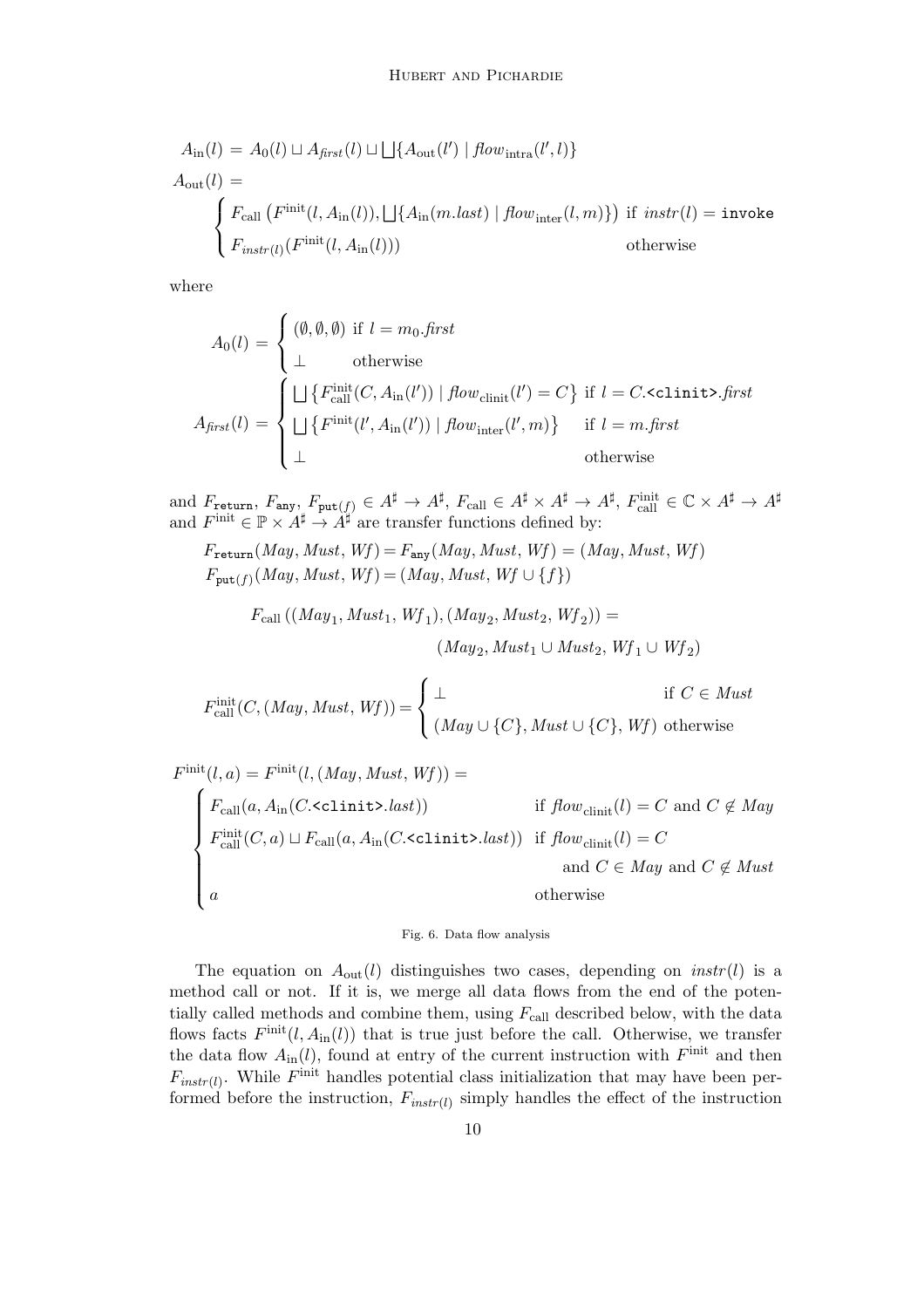

<span id="page-11-0"></span>Fig. 7. Program and analysis example

 $instr(l)$  in a straightforward manner.

The transfer function  $F<sup>init</sup>$  is defined with tree distinct cases. (i) In the first case, we are sure the class initializer  $C$ .  $\text{c}$  called because it has never been called before. We can hence use safely the last data flow of  $C$ . <clinit> but we combine it with a using the operator  $F_{\text{call}}$  described below. (ii) In the second case, we are sure that no class initializer will be called, either because there is no initialization edge at all, or there is one for a class  $C$  but we know that  $C$ - $\text{cclinit}$ has already been called. (iii) In the last case, the two previous cases may happen so we merge the corresponding data flows.

At last,  $F_{\text{call}}$  is an operator which combines dataflows about calling contexts and calling returns. It allows to recover some must information that may have been discarded during the method call because of spurious calling contexts. It is based on the monotony of *Must* and  $Wf$ : these sets are under-approximations of initialization history and initialized fields but since such sets only increase during execution a correct under-approximation  $(Must, Wf)$  at a point l is still a correct approximation at every point reachable from l.

The program example presented is Fig. [7](#page-11-0) is given with the least solution of its corresponding dataflow problem. In this example,  $A$ - $\text{clinit}\rangle$  has two potential callers in 1 and 7 but we don't propagate the dataflow facts from 7 to 6 because we know that A.<clinit> has already been called at this point, thanks to Must. At point 2, the method m is called but we don't propagate in  $A_{\text{out}}(2)$  the exact values found in  $A_{\text{in}}(m.\text{last})$  because we would lose the fact that  $A \in \text{Must}$  before the call. That is why we combine  $A_{\text{in}}(2)$  and  $A_{\text{in}}(m\text{.}last)$  with  $F_{\text{call}}$  in order to refine the must information *Must* and Wf.

Theorem 4.4 (Computability) The least data flow solution for the partial order  $\subseteq$  is computable by the standard fixpoint iteration techniques.

Proof. This is consequence of the facts that each equation is monotone, there is a finite number of program points in p and  $(A^{\sharp}, \subseteq, \sqcup, \sqcap)$  is a finite lattice.  $\Box$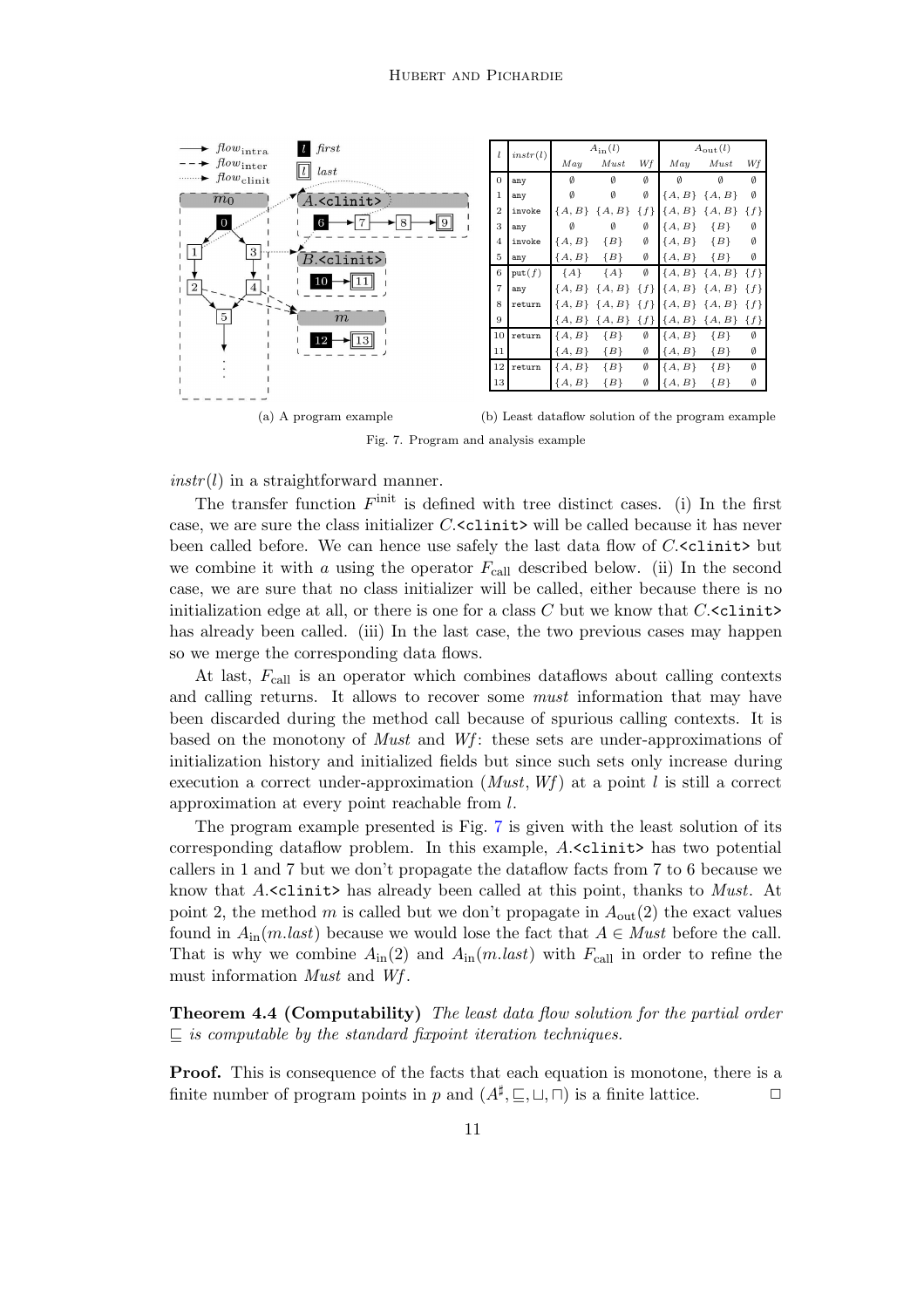**Theorem 4.5 (Soundness)** If  $(A_{in}, A_{out})$  is a data flow solution then for all reachable states  $\langle i, cs, s, h \rangle \in [p], A_{in}(i) \sim (s, h)$  holds.

**Proof sketch.** We first define an intermediate semantics  $\sim$  which is shown equivalent to the small-step relation  $\rightarrow$  but in which method calls are big-steps: for each point  $l$  where a method  $m$  is called we go in one step to the intra-procedural successor of l using the result of the transitive closure of  $\sim$ . Such a semi-big-step semantics is easier to reason with method calls. Once  $\sim$  is define, we prove a standard subject reduction lemma between  $\sim$  and  $\sim$  and we conclude.  $\Box$ 

## <span id="page-12-0"></span>5 Handling the Full Bytecode

#### 5.1 Exceptions

From the point of view of this analysis, exceptions only change the control flow graph. As the control flow graph is computed separately, it should not change the analysis herein described.

However, if we really need to be conservative, loads of instructions may throw runtime exceptions (IndexOutOfBoundException, NullPointerException, etc.) or even errors (OutOfMemoryError, etc.) and so there will be edges in the control flow graph from most program points to the exit point of the methods, making the analysis very imprecise.

There are several ways to improve the precision while safely handling exceptions. First, we can prove the absence of exception for some of those  $(e,q)$  see [\[9\]](#page-15-2) to remove most NullPointerExceptions and [\[1\]](#page-15-3) to remove the IndexOutOfBoundExceptions you need to remove). Then it is cheap to analyse, for each method, the context in which the method is called, i.e. the exceptions that may be caught if they are thrown by the method: if there are no handler for some exception in the context of a particular method, then there is no use to take in account this exception in the control flow graph of this method. Indeed, if such an exception were thrown it would mean the termination of the program execution so not taking in account the exception may only add potential behaviours, which is safe.

#### 5.2 Inheritance

In the presence of a class hierarchy, the initialization of a class starts by the initialization of its superclass if it has not been done yet. There is therefore an implicit edge in the control flow graph from each <clinit> method to the <clinit> method of its superclass (except for Object.<clinit>). Although it does not involve any challenging problem, the semantics and the formalization need to be modified to introduce a new label at the beginning of each  $\le$ clinit> method such that, if l is the label we introduce at the beginning of C. <clinit>, then  $flow_{\text{clinit}}(l) = super(C)$ .

Note that it is not required to initialize the interfaces a class implements, nor the super interfaces an interface extends (cf. Sect. 2.17.4 of [\[12\]](#page-15-1)).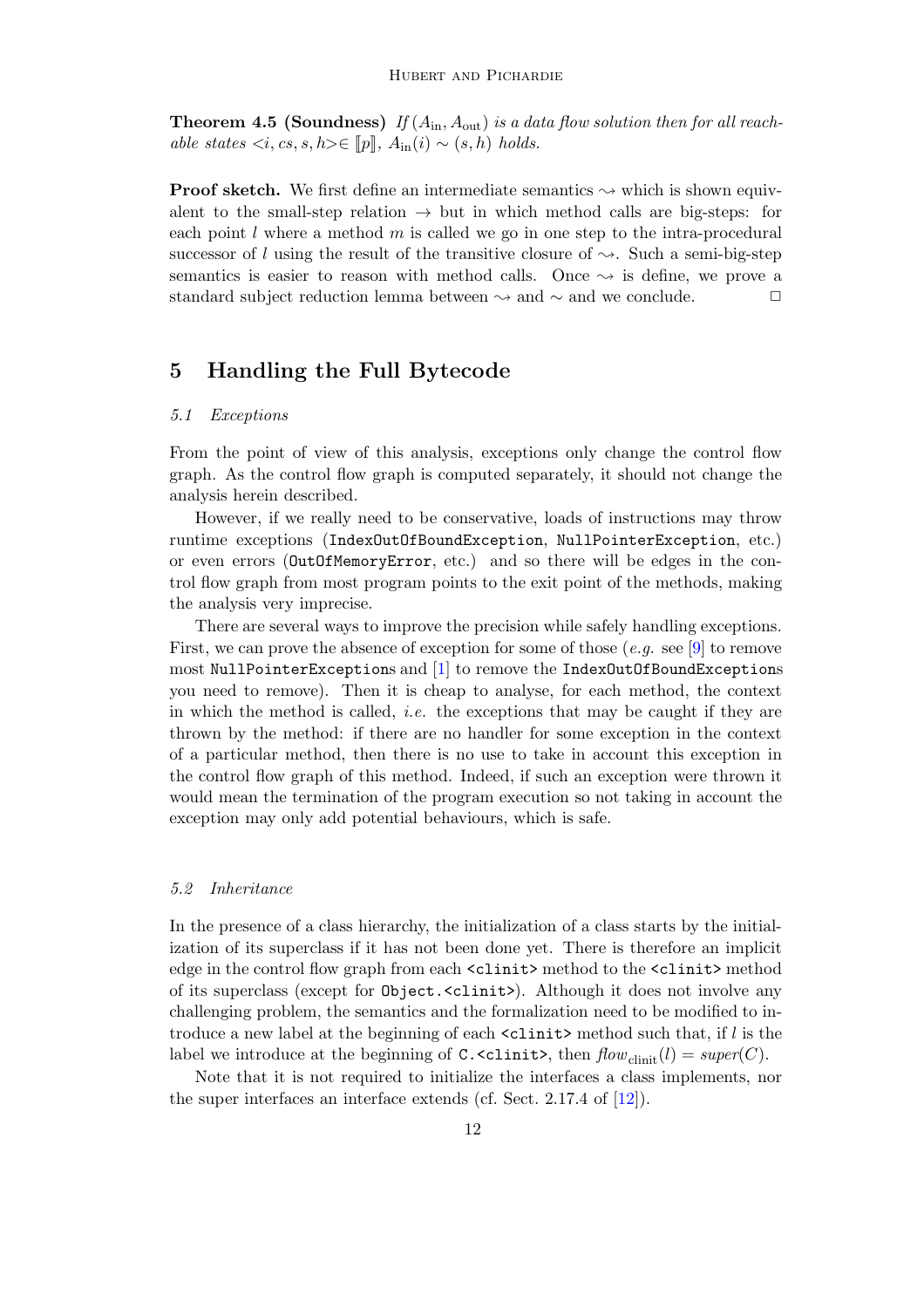#### <span id="page-13-1"></span>5.3 Field Initializers and Initialization order

Although the official JVM specification states (Sect. 2.17.4) that the initialization of the superclass should be done before the initialization of the current class and that the field initializers are part of the initialization process, in Sun's JVM the field initializers are used to set the corresponding fields before starting the initialization of the superclass. This changes the semantics but removes potential defects as this way it is impossible for some code to read the field before it has been set.

If the analysis is targeted to a such JVM implementation, depending on the application of the analysis, the fields which have a field initializer can be safely ignored when displaying the warnings found, or be added to Wf either when the corresponding class is added to *Must* or at the very beginning  $(m_0$ -first). In order for the analysis to be compatible with the official specification, the analysis needs to simulate the initialization of the fields that have a field initializer at the beginning of the class initializer, just after the implicit call to the class initializer of its superclass.

#### <span id="page-13-2"></span>5.4 Reflection, User-Defined Class-Loader, Class-Path Modification, etc.

There are several contexts in which this analysis can be used: it can be used to find bugs or to prove the correctness of some code, either off-line or in a PCC [\[15\]](#page-15-4) architecture.

In case it used to find bugs, the user mainly need to be aware that those features are not supported.

If it is used to prove at compile time the correctness of some code, the analysis needs to handle those features. In case of reflection, user-defined class-loaders or modification of the class-path, it is difficult to be sure that all the code that may be executed has been analyzed. The solution would restrict the features of the language in order to be able to infer what code may be executed, which is an overapproximation of the code that will be executed, and to analyze this code. For example, Livshits *et al.* proposed in [\[13\]](#page-15-5) an analysis to correctly handle reflection.

In a PCC architecture, the code is annotated at compile time and checked at run time. The issue is no more to find the code that will be executed, because the checking is done at run time when it is a lot easier to know what code will be executed, but to consider *enough* code when annotating. This can be done the same way as with off-line proofs and by asking the programmer when it is not possible to infer a precise enough solution. In this case, if the user gives incorrect data the checker will notice it while checking the proof at run time.

## <span id="page-13-0"></span>6 Two Possible Applications for the Analysis

#### 6.1 Checking That Fields are Written Before Being Read

The analysis presented in this paper computes a set of fields that have been written for each program point. To check that all fields are written before being read, i.e. that when a field  $C.f$  is read at program point  $l$ , we need to check that  $C.f$  is in the set of written field at this particular program point.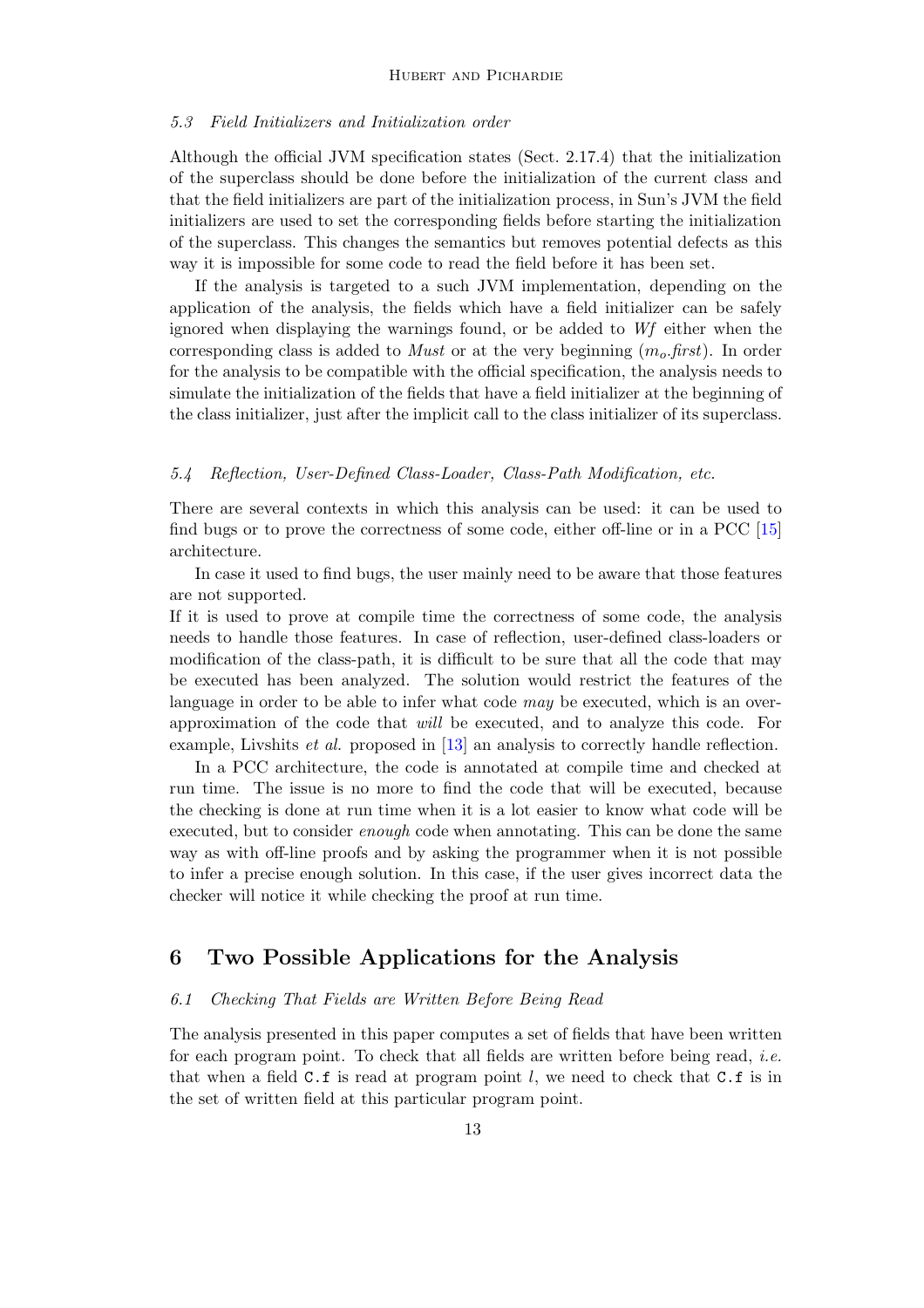#### 6.2 Nullness Analysis of Static Fields

While in our previous work [\[10\]](#page-15-6) we choose to assume no information about static fields, several tools have targeted the analysis of static fields as part of their analysis but missed the issue of the initialization herein discussed.

To safely handle static fields while improving the precision, we can abstract every field by the abstraction of the values that may be written to it and, if the static field may be read before being initialized, then we add the abstraction of the null constant to the abstraction of the field. It is a straightforward extension of the analysis presented in [\[10\]](#page-15-6).

## <span id="page-14-0"></span>7 Related work

Kozen and Stillerman studied in [\[11\]](#page-15-7) eager class initialization for Java bytecode and proposed a static analysis based on fine grained circular dependencies to find an initialization order for classes. If their analysis finds an initialization order, then our analysis will be able to prove all fields are initialized before being read. If their analysis finds a circular dependency, it fails to find an initialization order and issues an error while our analysis considers the initialization order implied by the main program and may prove that all fields are written before being read.

Instance field initialization have been studied for different purposes. Some works are focused on null-ability properties such as Fähndrich and Leino in  $[5]$ , our work in  $[10]$  or Fähndrich and Xia in  $[6]$ . Other work have been focused on different properties such as Unkel and Lam [\[16\]](#page-15-10) who studied stationary fields. Instance field initialization offers different challenges from the one of static fields: the initialization method is explicitly called soon after the object allocation.

Several formalizations of the Java bytecode have been proposed that, among other features, handled class initialization such as the work of Debbabi *et al.* in [\[4\]](#page-15-11) or Belblidia and Debbabi in [\[14\]](#page-15-12). Their work is focused on the dynamic semantics of the Java bytecode while our work is focused on its analysis.

Böerger and Schulte [\[2\]](#page-15-13) propose another dynamic semantics of Java. They consider a subset of Java including initialization, exceptions and threads. They have exhibited [\[3\]](#page-15-14) some weaknesses in the initialization process as far as the threads are used. They pointed out that deadlocks could occur in such a situation.

Harrold and Soffa [\[7\]](#page-15-15) propose an analysis to compute inter-procedural definitionuse chains. They have not targeted the Java bytecode language and therefore neither the class initialization problems we have faced but then, our analysis can be seen as a lightweight inter-procedural definition-use analysis where all definitions except the default one are merged.

Hirzel et al. [\[8\]](#page-15-16) propose a pointer analysis that target dynamic class loading and lazy class initialization. There approach is to analyse the program at run time, when the actual classes have been loaded and to update the data when a new class is loaded and initialized. Although it is not practical to statically certify programs, a similar approach could certainly be adapted to implement a checker in PCC architecture such as the one evoked in Sect. [5.4.](#page-13-2)